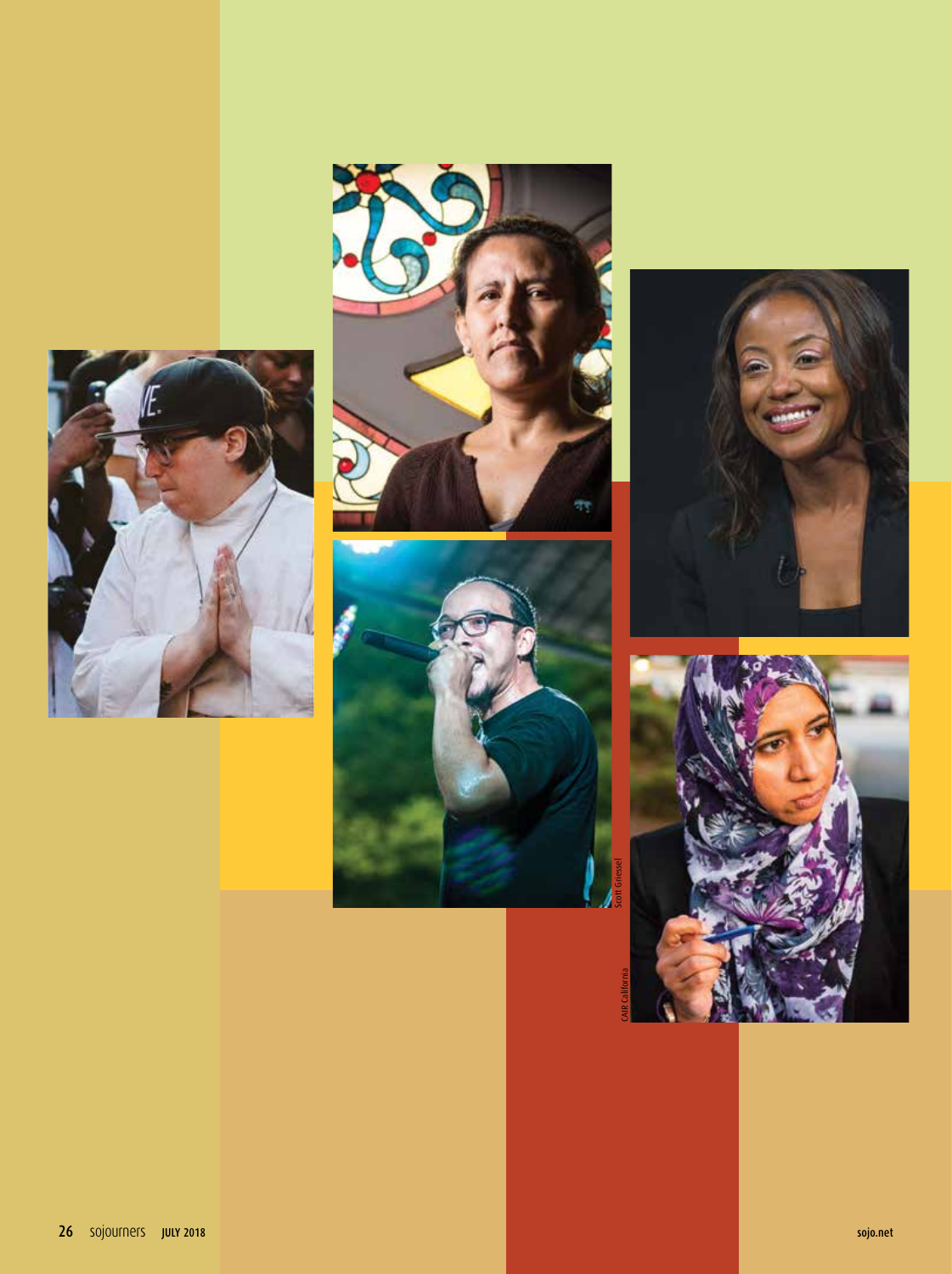#### *by* **DA'SHAWN MOSLEY**

# **our world a more just and peaceful place.**

These five leaders are working to make<br> **Example 20** and the secondary are working to make<br> **Example 20** and peaceful place.<br>
Many people talk about the injustices in the<br>
world but do nothing to rectify them. This can't<br> Many people talk about the injustices in the world but do nothing to rectify them. This can't be said about the following five leaders—pastors, activists, lawyers, businesspeople, and artists—who Sojourners will recognize as "movement honorees" at the June 13-15 Summit 2018. These innovators are doing what Jesus did: taking God's vision of the world and spurring others toward that ideal.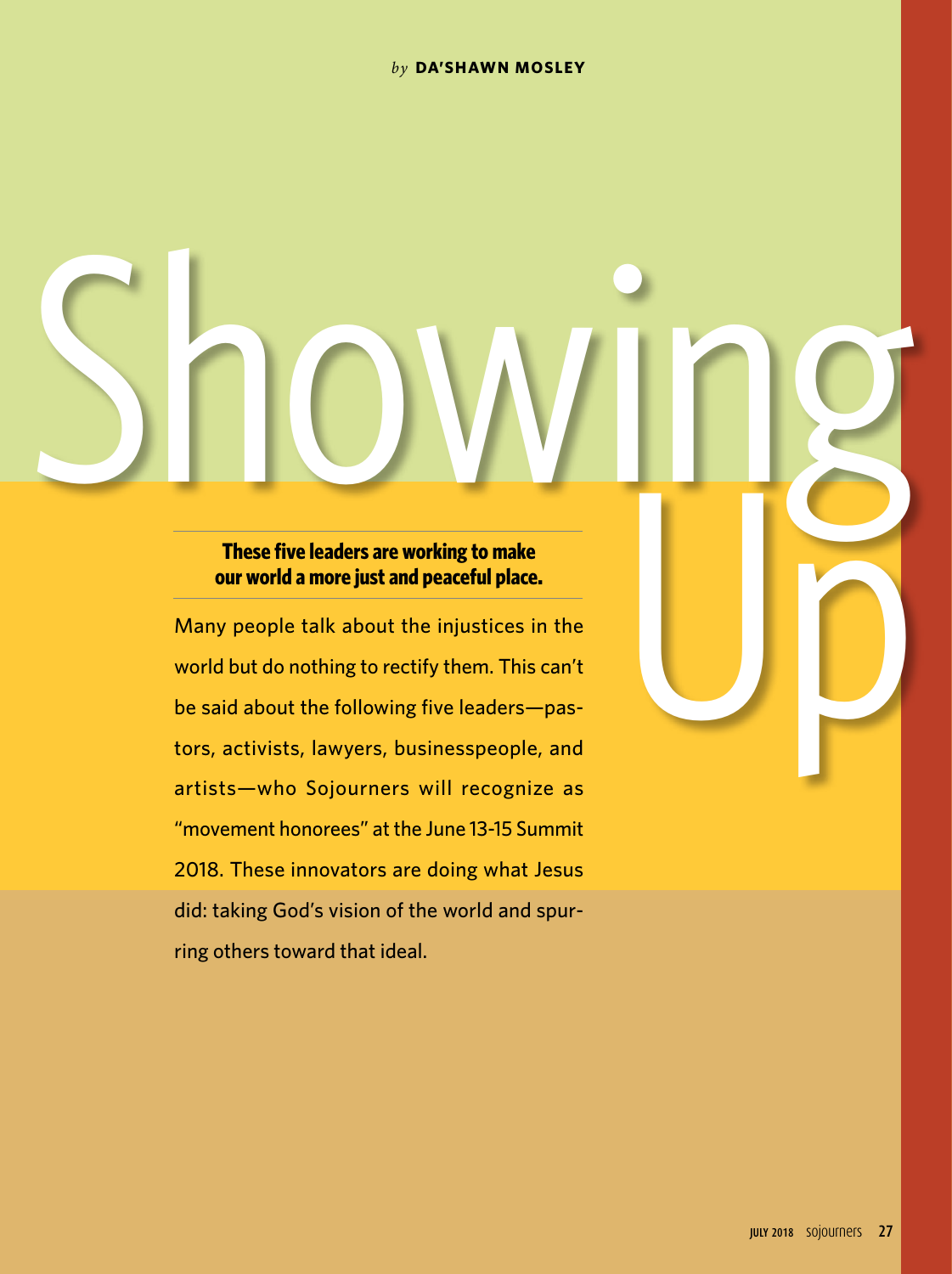

"It's about building a relationship and showing up."

**L** ong before Rev. Brittany Caine-Conley entered the nation's gaze in her work to dismantle white supremacy in Charlottesville, Va., her love for social justice began on a small scale. When Caine-Conley was a child, she watched *Rugrats*, the animated series on Nickelodeon about toddlers gone rogue. Sometimes, though, she couldn't make it through episodes of the show due to her anger that the character Angelica "was so mean to the other babies and no one was doing anything about it.

"I learned pretty early about myself," Caine-Conley told *Sojourners*, "that the concepts of justice and righteousness were really important concepts to me."

Cue Aug. 12, 2017. While much of the nation watched from afar the racially charged violence in Charlottesville, Caine-Conley encountered the physical threats in person as she protested the white nationalist rally in her city. Caine-Conley and other protesters were shoved by supporters of the Unite the Right rally. And the car that a Nazi sympathizer plowed—apparently on purpose—into a crowd of protesters, killing 32-year-old Heather Heyer, also injured an affiliate of Congregate Charlottesville, the local faith-based social justice network Caine-Conley, United Church of Christ minister, helped organize.

"It was the most horrible thing I've ever experienced," Caine-Conley said to Vox about seeing the wounded, who were lying in the street in the car's wake.

And yet Caine-Conley believes it is her duty to be wherever tragedies like this happen—to put herself in harm's way. "As a white faith leader," Caine-Conley told *Rolling Stone*, "I feel it is my duty to absorb violence, so that black and brown bodies don't have to. Black and brown bodies have been absorbing violence since as long as this country has been occupied by white imperialism."

Caine-Conley's activism—Congregate Charlottesville organized nonviolent direct action training in preparation to protest the Unite the Right rally—has garnered national attention, with her name appearing in highprofile publications such as *The New York Times* and *Washington Post*. Dealing with the spotlight has been weird, she told *Sojourners*, but she's grateful for a larger platform from which she can direct attention to the racism in Charlottesville and the work that must be done to eradicate it. "Activists of color here in Charlottesville have been doing this work a long time," Caine-Conley acknowledges, but she believes it's white people's responsibility to undo the racism they have benefitted from.

"What I did last summer, and what others did with me, is something that other people can do," said Caine-Conley. "It's really about building a relationship and showing  $up$ ."

# **Kesha Cash**

"There are still lots of people out here who want society to be better."

**C**ommunities of color are often overlooked in the financial world, their interests often ignored and their desire for positive economic impact for their neighborhoods denied. But Kesha Cash is working to change that. A former analyst at Merrill Lynch and a graduate of Columbia

University's business school, Cash now helps entrepreneurs who may have been overlooked by funders due to their identities by providing them with the means to start their dream businesses. Cash supports these initiatives Columbia Business School

Ē

through the Impact America Fund, a venture capital fund she founded and leads.

"I left Wall Street," said Cash in an interview with Veris Wealth Partners, "because I couldn't justify gaining personal wealth and success at the expense of communities like the ones my family and I came from." Born in Chesterville, S.C., to a pig farmer, Cash has spoken about how people helped her past the pitfalls that often trap people from underprivileged communities. It's Cash's desire that her experience not be a rarity but, rather, a path open to all.

Cash's work to fund the projects of budding entrepreneurs



struck by the quality of his work and his story of struggling to succeed as a fashion designer, and she became committed to using her business knowledge to secure him funding to open a store.

first began in Los Angeles when she met a fashion designer who was selling his creations—dresses he had sewn by hand—at a local flea market. "He worked at the flea market on the weekends," said Cash, "and then, the rest of the week, sold items out of his garage at his home." She was

> This is just one of numerous success

stories that Cash has helped facilitate, but what Cash may be most proud of is the nature of the people she has gathered behind the scenes to work on the Impact America Fund and their commitment to the work. She says the success stories wouldn't be possible without them.

"We have a fantastic network of people who we can call on at any moment in time, and they respond," said Cash.

"With so many things going on in the world, and turbulent times, I think, 'No, there are still a large number of people out here who want society to be better.'" And Kesha Cash is glad to be among them.  $\blacksquare$ 

## **Zahra Billoo**

"I attempt to create space and amplify the concerns of those who are being silenced."

**I**<sup>t</sup>'s possible that President Trump knows wh Billoo is, since Billoo has filed suit against the dent—but not guaranteed, since Trump had defendant in federal court 72 times since 2000. t's possible that President Trump knows who Zahra Billoo is, since Billoo has filed suit against the president—but not guaranteed, since Trump has been a

Billoo, an attorney and executive director of the San Francisco Bay Area chapter of the Council on

American-Islamic Relations (CAIR), sued Trump, the Homeland go Security secretary, the State Department, and the director of National Intelligence over Trump's immigration order, which restricted for 90 $\frac{\pi}{5}$ days travel to the U.S. by citizens of seven countries with mostly Muslim  $\frac{8}{3}$ populations. Jason Holmberg

Billoo's lawsuit, filed with several other American Muslims, states